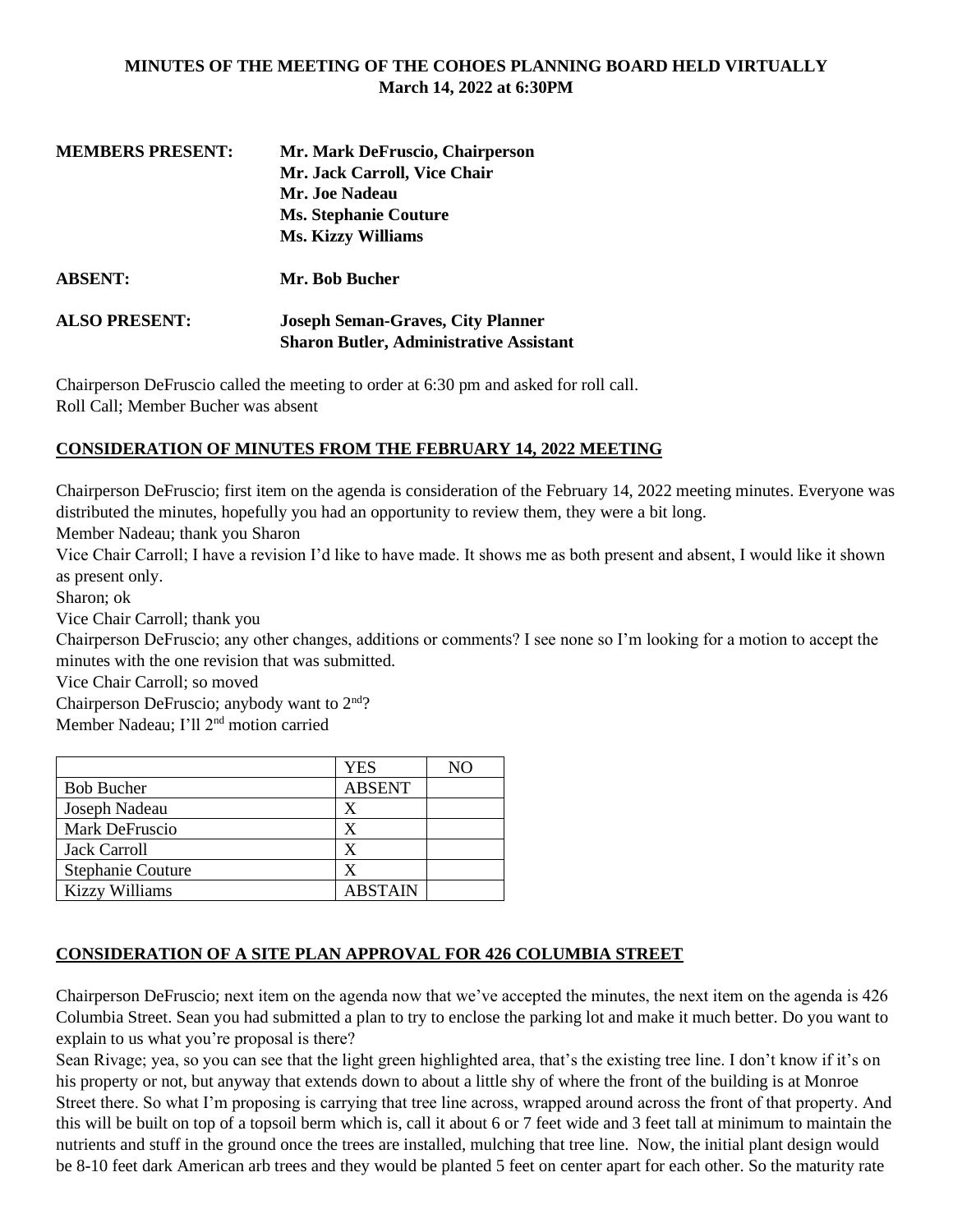of those trees when they're initially planted, they're already touching, so within a short time they are already kind of filling into each other along that hedge row. So if you're coming from the Colonie side entering into Cohoes, with that initial wrap around coming off of that original tree line, it basically impedes, blocks all sighted views of the lot there. I figure that was the best approach instead of getting to close to the road. I like that idea better over any kind of fenced screening, it makes it look like a commercial feel than if you were to have an 8-10 foot tall fence with a privacy barrier on it. Basically to enter in towards the backside of the building all you need is a 25-30 foot opening at most to make it feasible for anything to access the property. That's kind of what my thought was, I lease the space and Paul is open to do whatever needs to be done, he's open to whatever I do improvement wise to the property. That's basically the best scenario I came up with and I guess I'll collect your thoughts and everybody's input on that.

Chairperson DeFruscio; thank you Sean. It's definitely an improvement I can say that. We appreciate your taking the time looking into this for us. Does any of the committee members have any comments or questions?

Member Couture; I just had a quick question. You said how you only lease the property, and Paul's the owner, is he, he's definitely agreeable to this, is there a timeline when this would be installed?

Mr. Rivage; he's agreed to this. I recently talked with him, a few months ago before this meeting ever arose. As far as a time frame goes to this, you're talking anywhere from a few weeks from now to at the latest a month. You need the ground temperatures to get up a little bit. I mean as far as the berm and stuff, that can be down a week from now, as far as trees being available, you're at that 2 to 4 week range as far as nursery's getting tree stock in

Member Couture; and then with the deer population that are probably going to feast on the arbor vides a little bit, is that going to take away some of the…..

Mr. Rivage; no because we can actually, I deal with this all the time on the properties of home owners, so you would deer net. The deer netting sometimes they eat through it, but the best attack to that is just spraying a few times from November  $15<sup>th</sup>$  until April  $15<sup>th</sup>$  with some deer off or deer repellant. Rabbits and all that stuff are the same way as far as eating that stuff. There are a lot of deer around so if you spray them we won't have any issues, they won't even touch them. As an extra precaution I put a deer netting around the trees tying them, and taking them off in early spring.

Member Couture; sound great. This look wonderful thank you very much.

Mr. Rivage; yea, just wanted to add some green space instead of you know a commercial looking feel. So people driving by, it just adds some extra screening and not just blocks and fencing stuff.

Member Couture; absolutely, thank you

Member Nadeau; Sean I would like to comment if I could. Sean and Paul if you're listening, I'm very pleased with the concept. I also would be looking for a commitment that all materials and any construction stuff, plows, I'm assuming that was the intent to keep that behind the berm. Again as I stated at the last meeting I don't have a problem with parking or vehicles of any type, I mean it's a parking area. I'm very pleased with the concept, I hope it works for you and Paul. Thank you for working with us.

Mr. Rivage; so I plan to implement this if everything is good and as far as snow equipment and stuff that is actually going off onto a different site once the winter commences. Basically what you would see driving by is vehicles and there wouldn't be any kind of storage or anything of that nature in the front of it, just a couple of vehicles. I know at the last meeting it was brought up about a couple of RV's out front, I don't know what Paul's plan is with that, I know he hasn't chimed in here tonight, but I can talk to him about that too, just so it looks like a clean appearance driving by. Chairperson DeFruscio; thank you very much for your input in helping this. Jack did you have something you wanted to ask?

Vice Chair Carroll; yeas on the existing tree line, how come you're not carrying that type of tree right around the corner? Because the deer don't seem to have every bothered them.

Mr. Rivage; that whole row is a mixed line of trees, there are dark American in there and then there's emerald greens, a whole mixed bag of trees in there. The overall appearance seems to be dark American, but they don't really touch those, I don't know, there's always deer hanging out in the lot there so I don't know why they don't ever touch those. I don't know if it's because they're so mature and they put off a different scent, every tree puts off a different scent I don't know. Chairperson DeFruscio; ok if none of the committee members have any other questions, I'm going to open it up for public comments. Anybody from the public want to make any comments, ask questions or anything like that? Joe Seman-Graves; no one in the chat

Chairperson DeFruscio; ok we'll close the public comments at this point in time. Now we're looking for a motion for final site plan approval for 426 Columbia Street or denial

Member Nadeau; I'll make that motion to approve.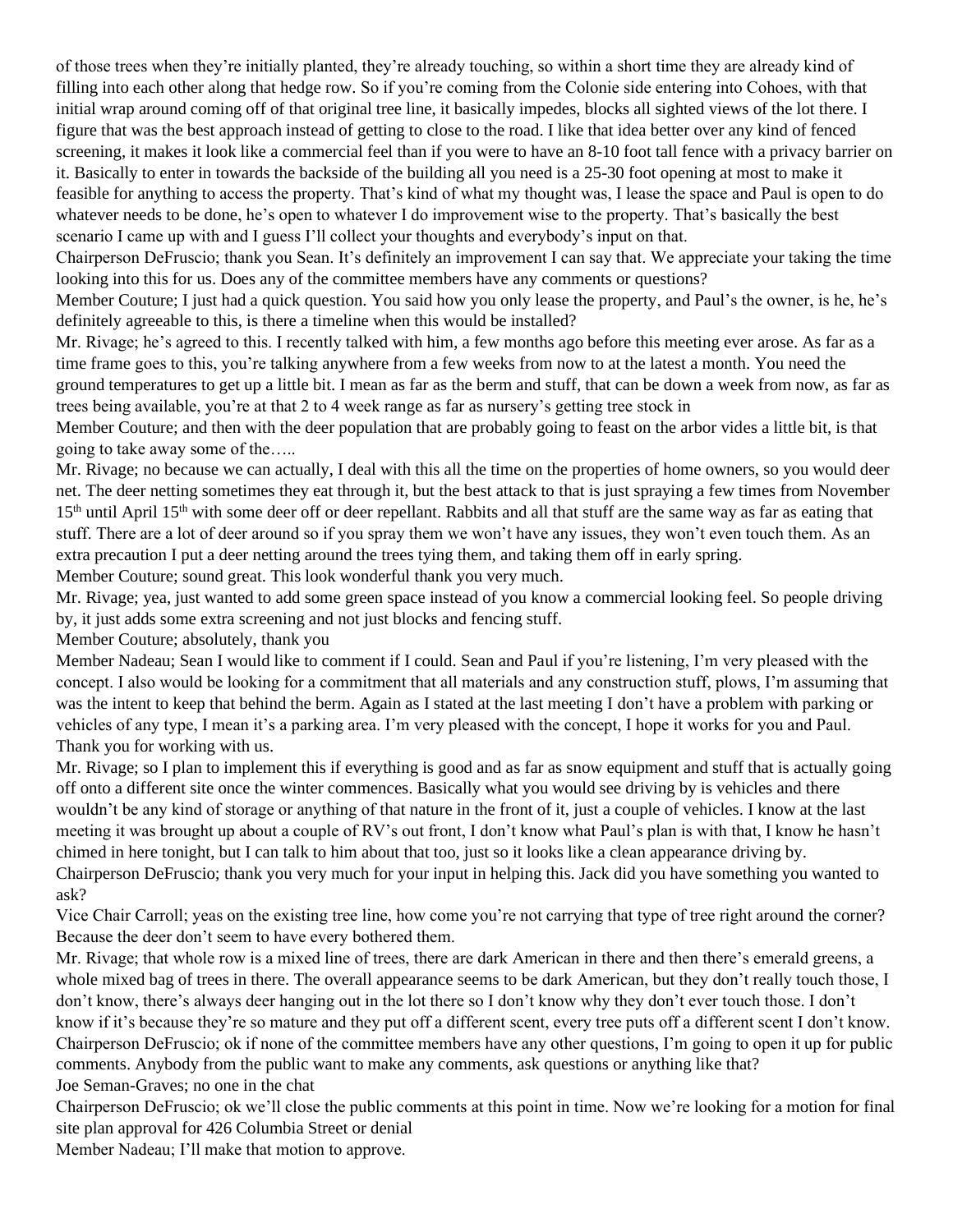Member Couture; I'll 2<sup>nd</sup> all in favor motion carried unanimously.

|                          | <b>YES</b>    | NO |
|--------------------------|---------------|----|
| <b>Bob Bucher</b>        | <b>ABSENT</b> |    |
| Joseph Nadeau            | X             |    |
| Mark DeFruscio           | x             |    |
| <b>Jack Carroll</b>      | X             |    |
| <b>Stephanie Couture</b> |               |    |
| <b>Kizzy Williams</b>    |               |    |

Chairperson DeFruscio; thank you again Sean

Mr. Rivage; if you want to put in your notes, you can put a dead line on the tree installation for April  $15<sup>th</sup>$ . So if people are wondering, if you put that date on there we'll make it happen

Chairperson DeFruscio; we appreciate you putting a mark in the dirt but I don't really think it's necessary, we trust that you're going take care of it before the end of April.

Mr. Rivage; I just like to get stuff done and I'm all about aesthetics and appearance of things, so we'll make it happen and I appreciate you guys coming through here.

Member Nadeau; we appreciate your efforts Sean.

Mr. Rivage; thank you.

# **CONSIDERATION OF A CHANGE OF USE/NEW TENANT APPLICATION FOR 288 SARATOGA STREET**

Chairperson DeFruscio; next item on the agenda is consideration of a change of use/new tenant application for 288 Saratoga Street. We had discussed this project with Joe Johnson previously. He was to have 6 apartments there, it's still limited to 18 occupants whether it's 3 apartments or 6 apartments. Parking was an issue, we asked him to try to come up with additional vehicle infrastructure. His new proposal has one additional off street parking space and a bike rack. Joe do you want to fill us in on what you came up with?

Joe Johnson; so at the last meeting we had discussed some parking for a couple of vehicles and that we were kind of short with converting this to a six unit so after some review with the architect, he found that we had enough room to put in a driveway there in the front and as mentioned in the last meeting we were more than willing to accommodate the bike rack for other means of transportation besides strictly vehicles. I think those are really the 2 key objects to offset parking that we needed.

Chairperson DeFruscio; the only thing that I would add to this, is that we need to be careful that your tenants understand that they can't try to put 2 cars in that driveway and block the sidewalk. That's not acceptable because of the busyness of that street, we need to make sure that sidewalk remains available. The one parking spot is great, it's just I know there's a tendency if they can squeeze another vehicle in, they'll try to as long as it's not sticking out in the street, but we don't want it blocking the sidewalk.

Mr. Johnson; I agree with that as well. We own, run and operate our apartments so we'll definitely designate that spot and then try to find the right fit for the vehicle that will, actually not interfere with that sidewalk. I don't even know, like I said we'll definitely be accommodating to that. If there's any issues we'll definitely address any and all of them as far as it goes with that driveway, a majority of the neighbors have this kind of similar setup so that's kind of where the idea came from and it works and it help us out to take care of this parking issue that we have.

Chairperson DeFruscio; any other committee members have questions, comments, observations? I see none so at this point in time we'll open it up for public comments, see if there's any public comments anywhere. I see none so I'll close the public comments period at this point in time. We're looking for an approval or disapproval, denial of a change of use for a new tenant application for 288 Saratoga Street. Looking for a motion.

Vice Chair Carroll; so moved

Member Nadeau; I'll 2nd

Chairperson DeFruscio; so we have a motion and a  $2<sup>nd</sup>$  to approve the change of use/new tenant application is that correct Jack and Joe, I just want to make sure.

Both members stated yes. Motion carried unanimously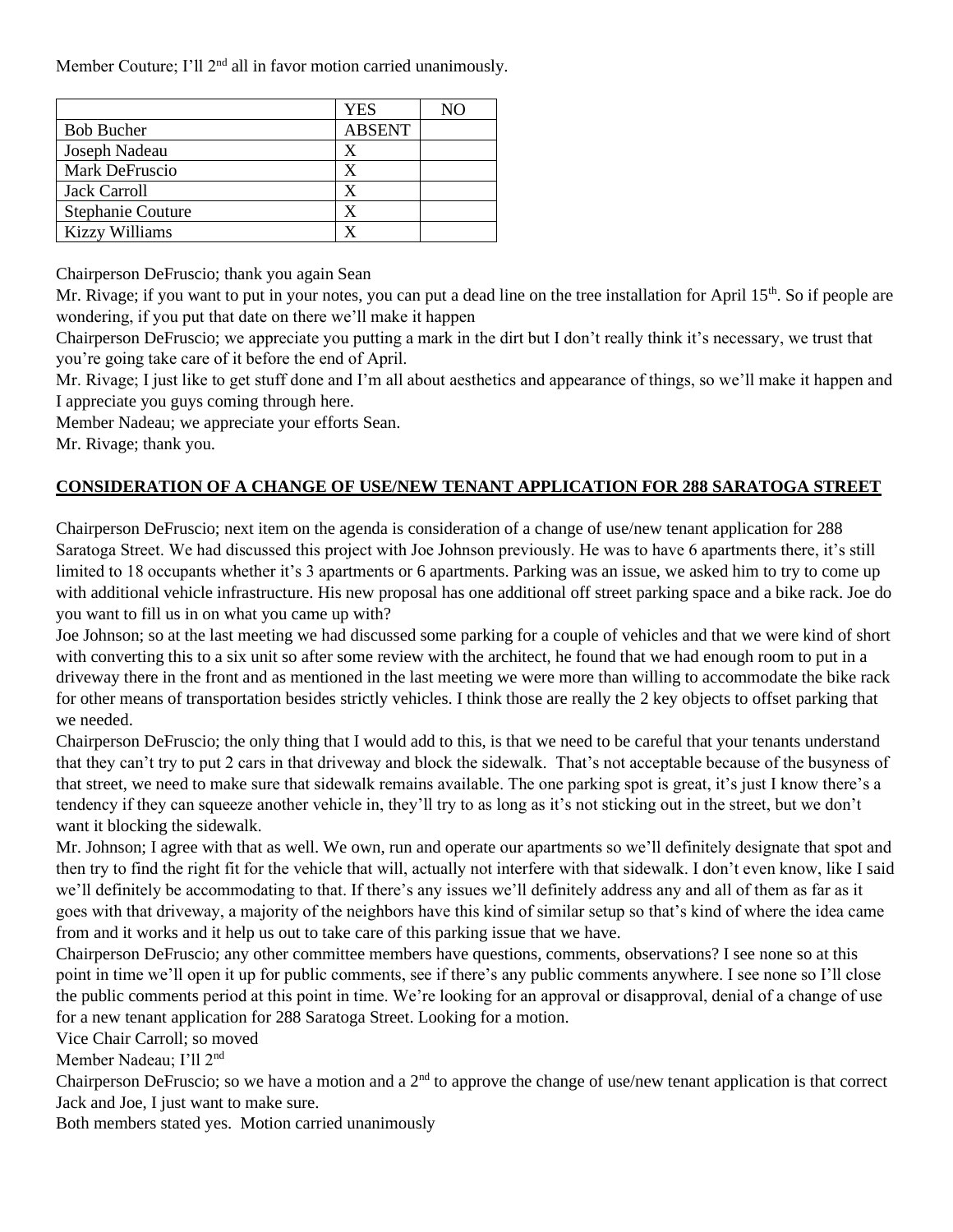|                          | <b>YES</b>    | NΩ |
|--------------------------|---------------|----|
| <b>Bob Bucher</b>        | <b>ABSENT</b> |    |
| Joseph Nadeau            | X             |    |
| Mark DeFruscio           | X             |    |
| <b>Jack Carroll</b>      | x             |    |
| <b>Stephanie Couture</b> | X             |    |
| <b>Kizzy Williams</b>    |               |    |

Chairperson DeFruscio; ok Joe thank you for working with us to try to mediate some of the issues on this we appreciate it and we wish you good luck with the project.

Mr. Johnson; thank you guys for all your help here, I really appreciate it.

## **CONSIDERATION OF A CHANGE OF USE/NEW TENANT APPLICATION FOR 37-39 HARMONY STREET**

Chairperson DeFruscio; the next item on the agenda is consideration of a change of use new tenant application for 37-39 Harmony Street. We have the applicant here, he's looking to change what was storage space into a studio apartment. Vitaliy Volpov; that is correct. Joe I didn't know if you were going to speak or you wanted us to jump right in. Joe Seman-Graves; I try to stay quiet so feel free

Mr. Volpov; ok, not a problem. Good evening my name is Vitality Volpov and my business partner here is Vinny Saviago. We are the owners of the LLC that owns this particular building that is called Harmony Mills Loft. We purchased the building in 2020 so about a year ago. It's on a street, I'm not sure if everyone is familiar with the street, there are 4 multi-family buildings We have 3—4 units buildings on that street and we have an 8 unit building on that street, so it is entirely multi-family residential in the area. And with this particular building we have, there's an existing 4 unit there, they are all rented and we have a storage area that is approximately 530 square feet. It's already retrofitted with a kitchen that needs some appliances, it needs that little bit to make it a full living space. It has a full operational bathroom, it has egress windows throughout, it has 36inch entry doors and quite a spacious open floor plan. Essentially we are looking to change its current use, potentially change it to an apartment and go from a 4 unit apartment building to a 5 unit apartment building. It is currently zoned as a multi-family and apartment general as its current land use. In terms of parking, we have a large driveway parking area there that can fit up to 8 cars. So it's one of the few buildings on the street that has off street parking. Obviously we are keeping that and that would go a long way to alleviate any parking concerns but overall it is essentially from our perspective a conforming use with the way all the other buildings on the street are being used and we're hoping that is something that the board will find acceptable. Have any questions based on our presentation?

Chairperson DeFruscio; when was the work that is done there, the addition of the kitchen, the addition of the bathroom, when was that work done?

Mr. Saviago; so the bathroom was there, and the kitchen was not. So basically what was done, the electric was already there and all that was done was the walls were painted and cabinets were put into the kitchen. We original were going to use that as a work space and then we looked at how nice it looked inside of there and we have the off street parking. People were coming by that live in the building and said how nice the space was and that they wanted to rent the apartment, they had family members that would rent it.

Chairperson DeFruscio; so Joe doe they need to get a building permit and provide a better diagram of exactly how the space is going to end up looking?

Joe Seman-Graves; so I don't need anything else necessarily right now other than saying this can be occupied as an apartment.

Mr. Saviago; Joe do they have access to everything that we submitted, like the diagrams and everything? Joe Seman-Graves; yes

Chairperson DeFruscio; yeah, he's putting them up on the screen

Mr. Saviago; ok

Joe Seman-Graves; and I'm not sure what else, is there any other work to be done in the apartment?

Mr. Saviago; the only other thing to be done is appliances need to be ordered.

Joe Seman-Graves; ok so I, our purpose is, I'm ok with the submission just saying that this is going to a studio apartment from a work space. Building might require some additional information but not necessary for this review in my opinion. Vice Chair Carroll; what's going to be used for heating?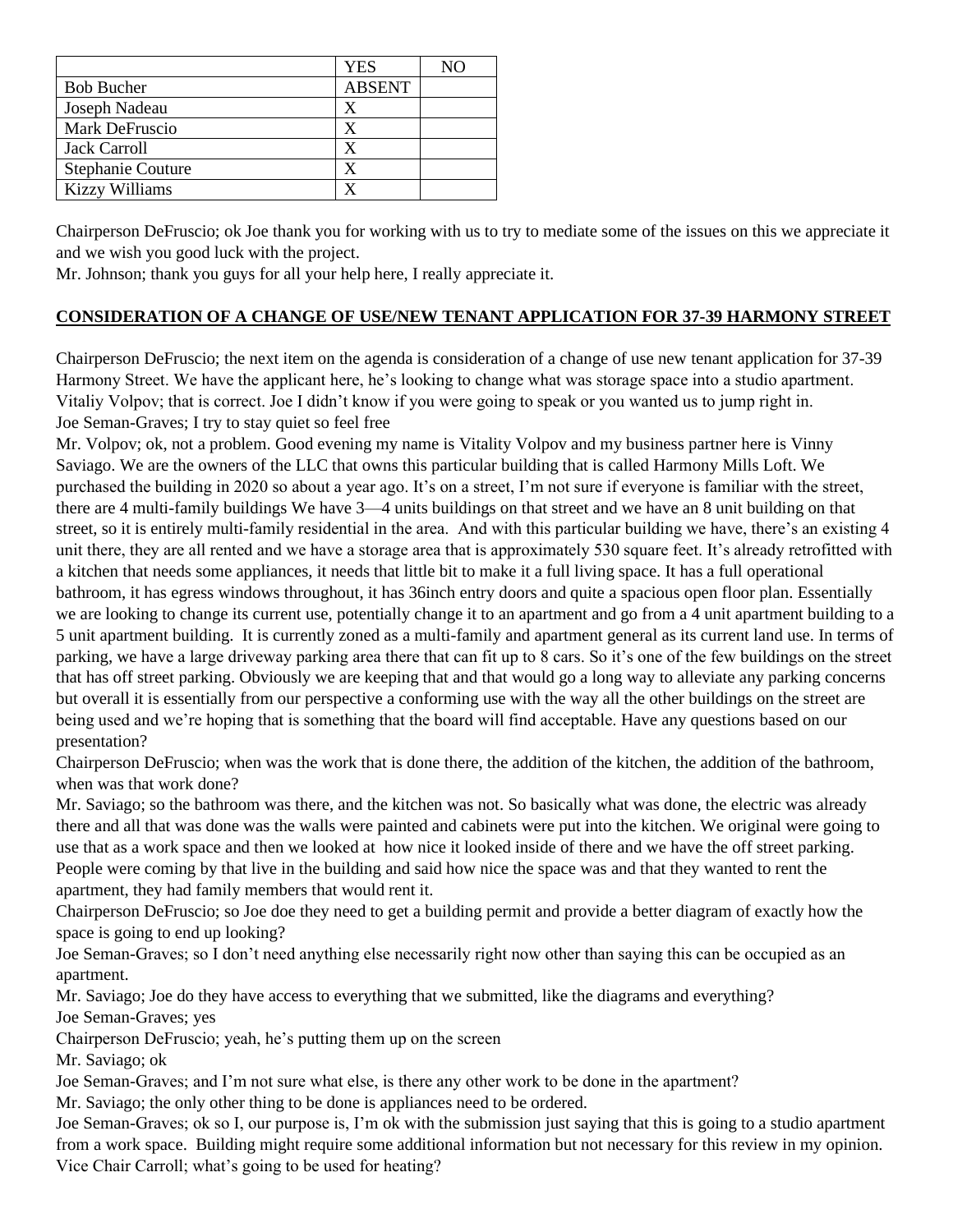Mr. Saviago; there's electric baseboard and there's a gas space heater. We pay for the gas and electric for the apartment. Chairperson DeFruscio; any other questions from the members of the board?

Member Nadeau; just to follow up on Mark's question, was it permitted to install the windows and door, was that a building permit situation for the front entrance area?

Mr. Saviago; are you asking us if it was?

Member Nadeau; yes

Mr. Saviago; I'm not sure if you needed a permit to do that or not

Member Nadeau; well was it a garage door initially?

Mr. Saviago; it was a garage door that was falling apart when we bought the building in 2020.

Member Nadeau; anything structural by way of entrances or windows I would expected some kind of permit requirement. Mr. Saviago; I mean we would definitely be willing to have Code come out and check anything they want in there. I wouldn't necessarily say its structural issue it's all solid brick building with a steel lentil beam that goes across so if the garage door was open or closed obviously there's not structure to that.

Chairperson DeFruscio; well we'll just wait and see what building says you need to do regarding changes that were already done. What were here to do is approve or deny a permit for it to go from storage space to living space. But I wanted to give Joe Graves an opportunity to tell you what you might need to do with the building department.

Mr. Saviago; we agree 100% that we'll do anything that the building department says that needs to be done or not done to make it a livable space, structure and dwelling apartment in the City of Cohoes.

Chairperson DeFruscio; I would anticipate that you are going to have to buy a building permit and probably provide a diagram just to state how the garage door was replaced and something like that, nothing…..

Mr. Saviago; absolutely we have no problem doing that

Member Nadeau; and in addition there is electrical work that will require underwriters inspection and that type of thing. But I think Mark is right, need code enforcement to get a C/O for that, I'm sure you'll know enough to go through the proper procedure.

Mr. Saviago; absolutely and we have a great working relationship with the MDIA that does all the electrical inspections in Cohoes, so that's not an issue either. We can have them come out and check or stamp anything that needs to be done. Member Nadeau; ok

Chairperson DeFruscio; any other questions or comments from the planning board? I see none so at this point in time I'd like to open it up for public comments, see if there's anybody in the public that have any comments on this proposition. What's the end square feet, I didn't notice.

Mr. Saviago; 532 square feet sir

Chairperson DeFruscio; ok thank you. See anybody raising their hand Joe?

Joe Seman-Graves; no, it's a quiet meeting.

Chairperson DeFruscio; ok I'd like to close the public comment period now. So we're looking for a proposal to either accept or deny a change of use for 37-39 Harmony Street from storage area to a studio apartment.

Member Couture; I'll make a motion to approve

Member Williams; I 2<sup>nd</sup> it all in favor motion carried unanimously.

|                          | <b>YES</b>    | NΟ |
|--------------------------|---------------|----|
| <b>Bob Bucher</b>        | <b>ABSENT</b> |    |
| Joseph Nadeau            | Χ             |    |
| Mark DeFruscio           | X             |    |
| <b>Jack Carroll</b>      | X             |    |
| <b>Stephanie Couture</b> | X             |    |
| <b>Kizzy Williams</b>    | x             |    |

Chairperson DeFruscio; ok you got the approval to change it from a storage area to a studio apartment so now please just work with the building department to get the rest of those things ironed out.

Mr. Saviago; thank you very much we appreciate it and have a great night.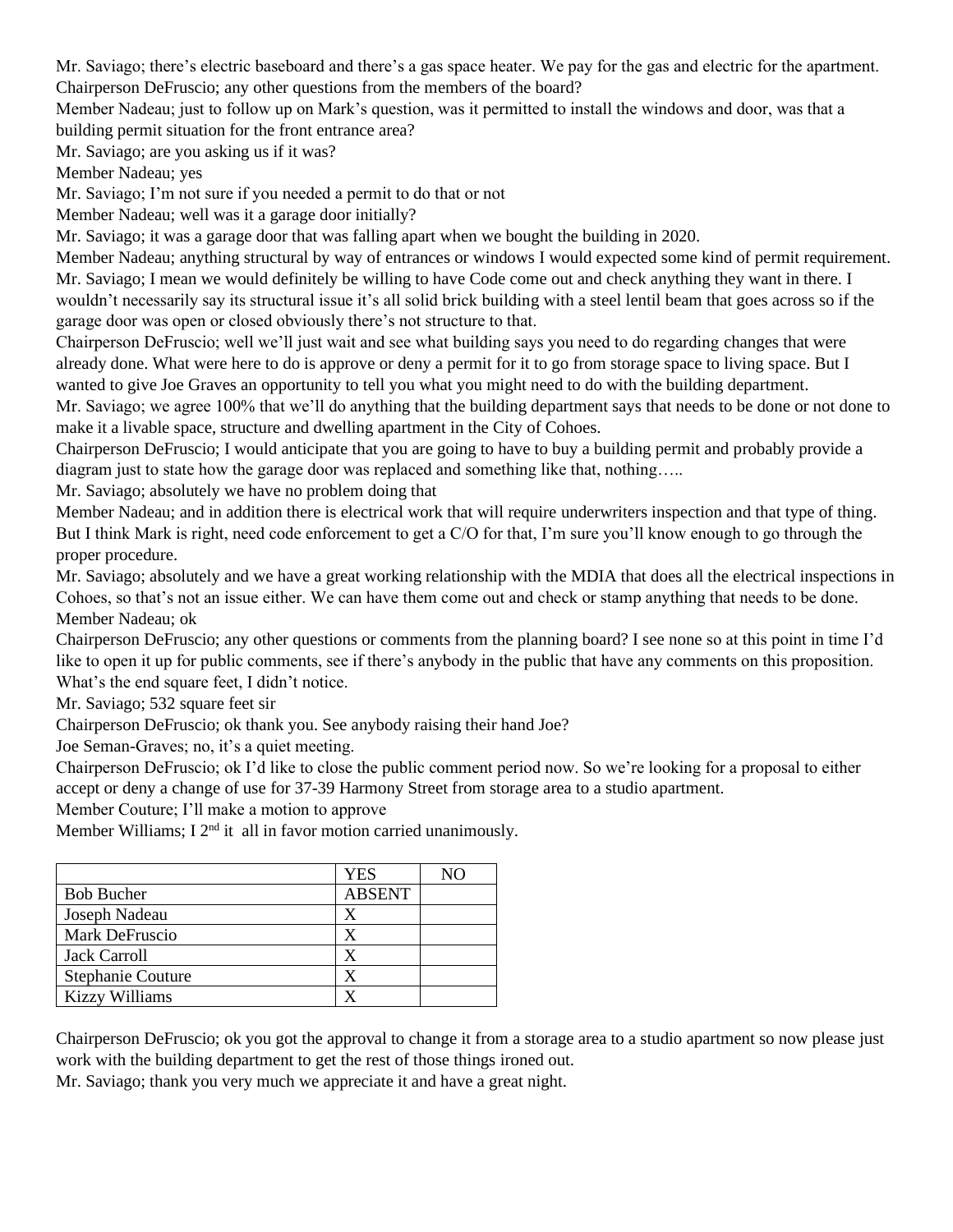### **CONSIDERATION OF A CHANGE OF USE/NEW TENANT APPLICATION FOR 202 ONTARIO STREET**

Chairperson DeFruscio; ok next on the agenda is consideration of a change of use/new tenant application for 202 Ontario Street. This was the barber shop on Ontario Street right across from Cap Com. And the main issue with that was knowing how many chairs there was going to be as well as any ways they could resolve parking issues because of the busyness of Ontario Street and the limited parking right there. I know that just a couple of houses up is a hairdresser that has limited hours as well, but I think this proposal was looking for hours from 9AM until sometime in the evening. Is the applicant on the line?

Joe Seman-Graves; there's a couple of people who muted themselves

Chairperson DeFruscio; yea, the IPhone?

Joe Seman-Graves; no one is currently unmuting themselves. So the board knows this was last reviewed at the September 13<sup>th</sup> meeting so it's been 6 months. As Mark stated, there was a question on the chairs, the count of chairs as well as parking. Parking was not addressed in this site plan, but I think the original statement was somewhere between 4 and 6 chairs. Looks like there's 3 identified in the plan. I will say if you have the proposal in front of you, you'll notice it has an architect stamp on it, which I was a little taken back by. I wasn't expecting that, but still it doesn't address the parking, so without the applicant here that's all I can say about it.

Vice Chair Carroll; should we table it?

Chairperson DeFruscio; well that is an option. I was going to see if you guys had any comments or questions or anything on this before we discuss the options. And I was also going to see if there was anybody in the public that had a comment, but I don't see anybody there either. So the options are; we can approve the plan, we can deny the plan or we can table the plan until we can get the person proposing this in to discuss it in better detail. Anybody want to make a motion? Member Couture; Joe, you had mentioned a time line of 6 months. Is there any specific time frame that they have that

they have to get the application looked at before they have to start from the beginning?

Joe Seman-Graves; no, I don't think so. I mean it's, are we talking in the sense of starting the review process over or is there a time frame that the applicant has to adhere to in order to get this up and running?

Member Couture; I guess for the application to get submitted and the review packet, because the application goes back to August.

Joe Seman-Graves; I've never been asked that question, I have to be honest. I will do my best to get you an answer next time but usually they don't go on this long with review.

Chairperson DeFruscio; if we approve it, they've got one year to make a move on it otherwise then it has be reviewed again but they can be stuck in the review process for quite some time.

Joe Seman-Graves; it is my understanding unless it's approved or denied that what kicks in the time frame. If it's just tabled then I'm not sure. I personally wouldn't think that would start the clock over or anything. Member Couture; ok

Chairperson DeFruscio; if we approved it they have a certain time frame in order to start it, if we deny it then they have to wait a year to come back. If we table it then they can just come back next month and answer questions. So I'm looking for a motion from somebody to either table it…..

Member Nadeau; I'd be interested in hearing what they want to do about parking, so I'm going to make a motion that we table it.

Vice Chair Carroll; 2nd motion carried to **TABLE** this application

|                          | <b>YES</b>    | NO |
|--------------------------|---------------|----|
| <b>Bob Bucher</b>        | <b>ABSENT</b> |    |
| Joseph Nadeau            | X             |    |
| Mark DeFruscio           | X             |    |
| Jack Carroll             | X             |    |
| <b>Stephanie Couture</b> | X             |    |
| <b>Kizzy Williams</b>    |               |    |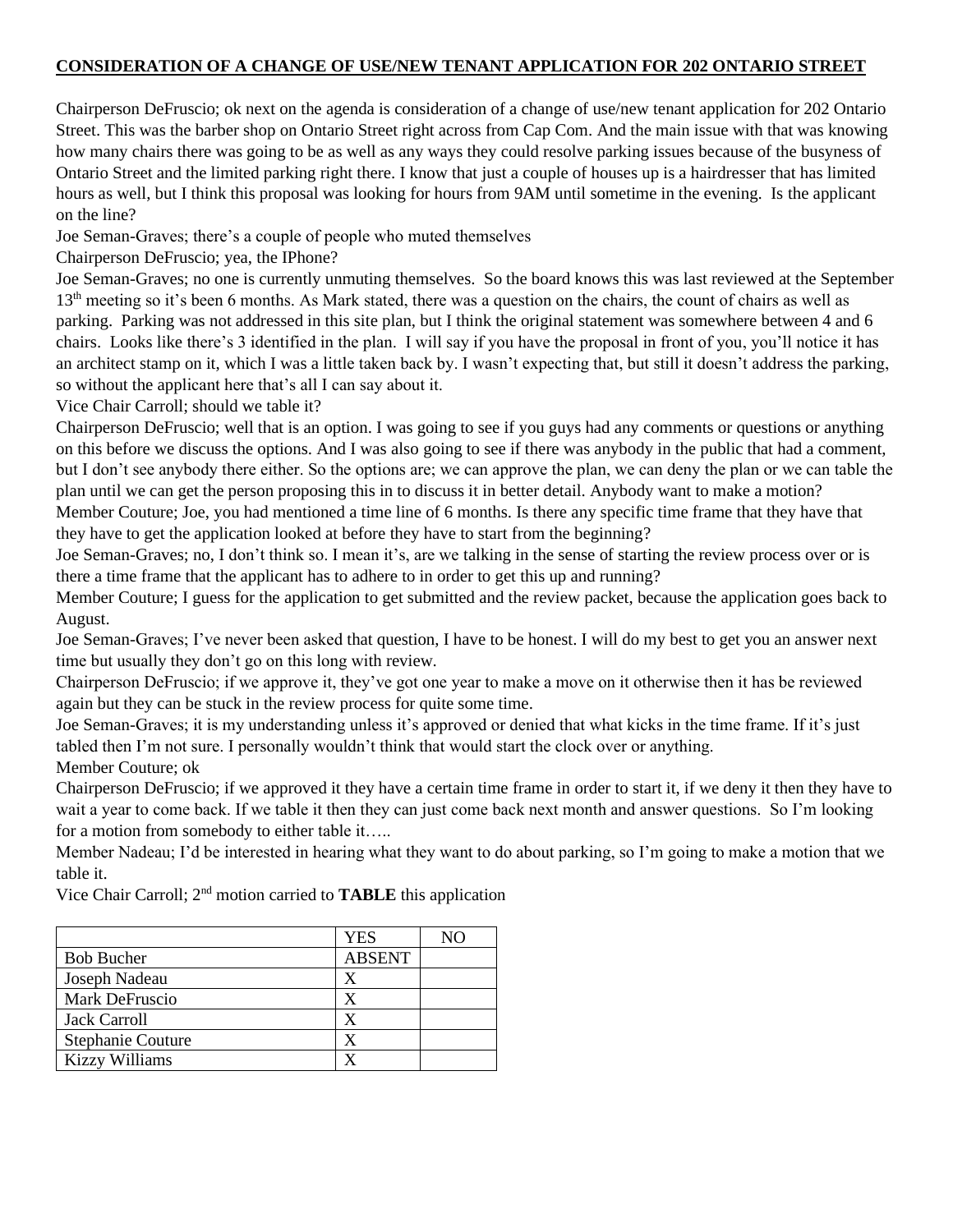### **CONSIDERATION OF A PRELIMINARY SITE PLAN REVIEW FOR 45 JOHNSTON AVENUE**

Chairperson DeFruscio; next item on the agenda is consideration of a Site Plan application for 45 Johnston Avenue. They are converting it into a multi-family residential building with 14 apartments?

Joe Seman-Graves; 16 is proposed

Chairperson DeFruscio; 16 apartments, 2—2bedroom and 14—1bedroom. Gentlemen would you like to go over it with us?

Peter Tyron; hello my name is Peter Tyron and this is my business partner Ron Stein. Ron and I are developers locally, we've done new ground up projects in Albany and some historic renovations and we're looking to convert the old St. Agnes School to 16 residential dwelling units. We have a proposal for 2—2bedroom and 14—1bedroom apartments. We also made a proposal for exterior parking, 16 parking spaces around the outside of the building. After discussing it with the city, they also recommended that we include a plan that does not have the parking but rather enhancing the street scape to match how Remsen Street looks and add some foliage and enhance the curbs. We're also looking to historically remodel the building. That would be using historically approved windows back to the original sizing, refurbishing the doors, brick and just enhance it from what it looks like today.

Chairperson DeFruscio; are you closing any doors up or moving doors?

Mr. Stein; we notified and applied for historic but the one opening that you can see in this picture on the right hand side where the garage was, because it's not going to be a garage and it's completely, I'd say 90% or more falling apart, we would try to remodel that door which would be a door for the access for handicap as well for ADA. A couple of things on here, over the front door on the right hand side in this picture (on screen) we would have the historic statue, the historic any kind of numbers, placards and fix that exactly the way it looks right now. It's hard to show in the renderings but that's a little fine tuning that doesn't show in the picture of that, but we would keep that as well. It was just that side door to the garage that we would kind of terminate in a way that looks and feels like the building was, but not with an extra garage on the side.

Chairperson DeFruscio; at this point in time we are not looking to approve or deny anything at this point in time. It's giving us time to explore what they're proposing with this building and talk about the different things. I think you've also provided the space where the trash is going to be and things of that nature in your plan.

Mr. Stein; yea, there is a street in the back, the common alley where the garbage trucks go by. We have a spot in the back you can see on the upper left and we also have green space all along the back, which was never utilized that well. We will be utilizing that and putting bike racks and access from the front street as well. So there will be some bikes and probably a space for dog walking so it's not in the neighborhood. And we've done that on our other buildings and it seems to be a nice amenity.

Member Nadeau; is your property line currently defined on that back yard area at the stockade fence, is that the property line?

Mr. Stein; yes, way in the back. And again on the parking side and as Joe had mentioned, first we were asked to do 16 then this, we're ok with whatever works for everyone. We're also ok with a hybrid if you want a couple of spots maybe around the corner but not, I totally agree with Joe and having done other projects we don't want to effect the DEC, that's a big thing. I've done it on a project now and it's a lot of work but I think there's a balance here but there could be a couple of spots available somewhere or at least maybe even a handicap spot that could be available for visitors that would add to the street especially around that corner but not effecting DEC. We're really open, we want to help it's really a great building and I love historic projects. It's just, I think it's been empty way to long.

Member Nadeau; I've got a question on, I don't have the drawings in front of me, based on the plan that handicap ramp, is that actually handicap sanctioned, it doesn't look like it's….

Mr. Stein; we're doing work both inside and out, so we put a ramp on the outside at the right angle and then inside it's kind of cool because there's a ramp down where the garage was. We, that ramp will remain it's going down in the middle to a center welcome desk and then each side will have stairs.

Member Nadeau; alright and I guess that's the question the drawing doesn't show a dimension, but it doesn't appear there's enough distance there for a 30 foot ramp.

Mr. Stein; it was measured, it's pretty big that basement as it currently stands. And we will make sure it's to code Member Nadeau; ok

Mr. Stein; the architect went through it and we've done a couple of these before inside.

Member Nadeau; and I'm confident that you have done this before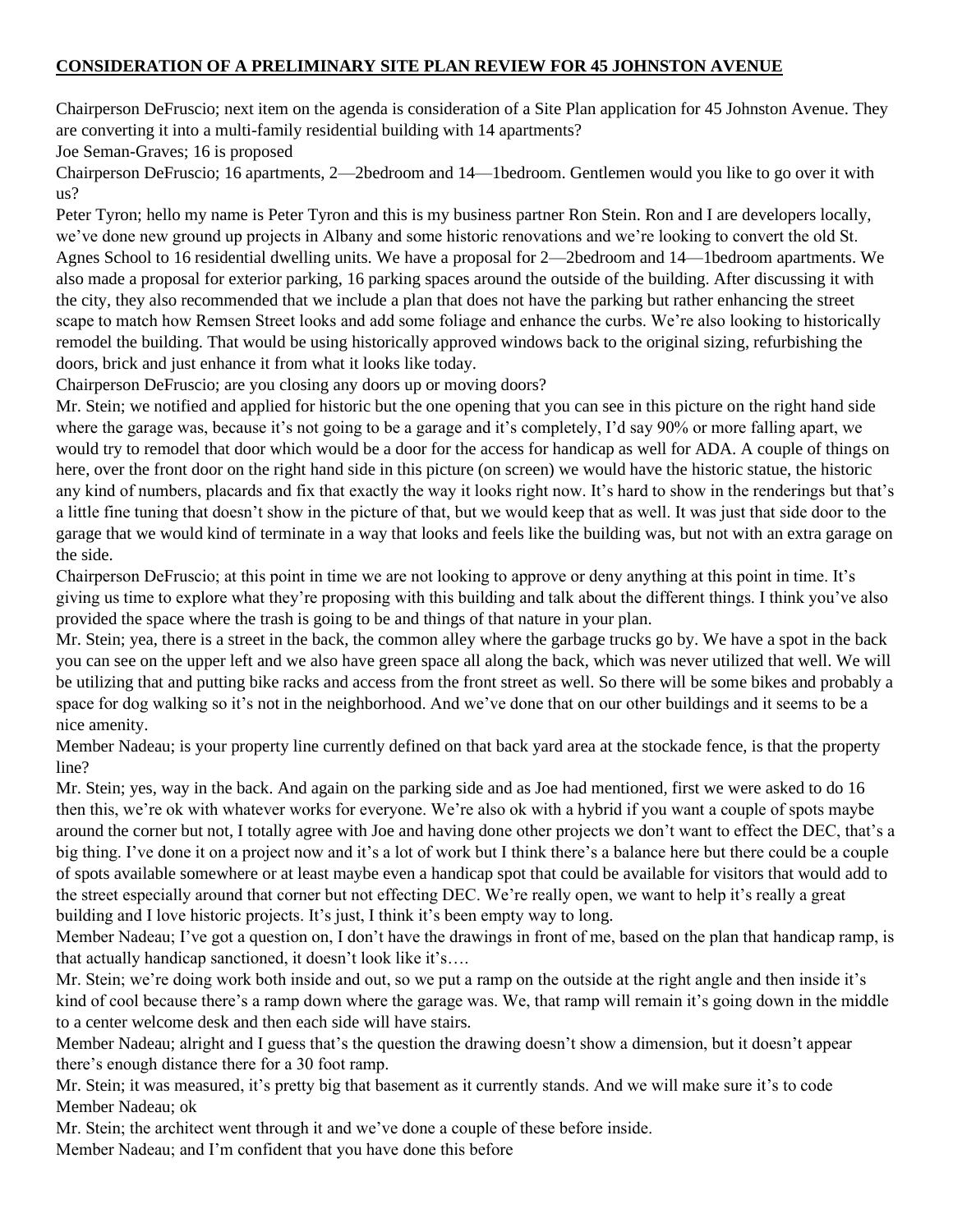Mr. Stein; it's all going to be to code, and it's all going to be to length. It was pretty interesting design when we saw it too, it kind of took us by surprise, a ramp down stairs, that's pretty cool. It will make that whole level really accessible for handicap

Member Nadeau; just one small error, I think you have one of the rooms, again I don't have the plans in front of me, at 1800 square feet

Mr. Stein; yea that was wrong good catch

Member Nadeau; if it was 1800 I'd be renting it

Chairperson DeFruscio; any more questions or comments?

Member Couture; I was just wondering are you also the property managers, once it's completed and occupied?

Mr. Tyron; yes, my company is

Member Couture; ok, excellent

Mr. Stein; and Peter manages not only our project but others, many, many units, but he also manages all project we do together and some that I've done on my own in Albany.

Member Couture; excellent. I think it's a great use and I'm glad you guys are going to keep the name on that one entry and the numbers as well. I went to that school so I'm glad to see it being re-purposed in a great way.

Mr. Stein; our architect, one of our architects, her mom went to that school, the grandma, it's a school that many people have gone to and everybody that we're working with says oh I remember that school I went there.

Mr. Tyron; one of my leasing agents actually went to school there, she is thrilled about this project.

Member Couture; that's awesome, thank you very much.

Chairperson DeFruscio; at one point in time we had 6 catholic schools in the city of Cohoes, now there's none

Mr. Stein; well the other nice thing is, we are really trying to keep the walls inside as much as possible but still give space, so it's still going to have a nice look and feel even inside.

Member Nadeau; actually I'm glad you just said that, I'm intimate with the building, I was the care taker many, many years ago and I went to school there. Structurally it looks like that you're actually going to do some structural wall removal between the corridor and the classrooms

Mr. Stein; we'll have some, I would rephrase that a little to be cut outs, not removals. Because the walls are going to be whole, we're just going to make a little bit of a cut out, it's almost doors if you will

Member Nadeau; ok

Mr. Stein; we want to utilize as much as possible because of the wide hallways there.

Member Nadeau; it looked like where you bumped out…..

Mr. Stein; we'll have space for some storage outside the units which will allow us to give amenities inside like washers and dryers.

Member Nadeau; it just looked like where you bumped out for utilities and stuff, it was kind of connected and I was wondering how you were going to do that.

Mr. Stein; yea, they're going to use, I don't know the proper name for it, but basically going to be able to cut out some steel beams throughout but not touch the walls. The integrity of the walls will still be there just sort of be an extra steel beam above it and not wood.

Member Nadeau; I'm overwhelmed, I'm thrilled to see someone saving the building and I want an invitation to the ribbon cutting.

Mr. Stein; it's a public even. We've done a couple of buildings in Albany that we're starting renovations on. We've been working on the old Ralph's (Red's), people know that tavern on the corner of New Scotland. We've done the outside now we're working on the inside. It's another place people say they got wings or beer there.

Chairperson DeFruscio; I know somebody who was a longtime resident on the  $2<sup>nd</sup>$  floor there

Mr. Stein; and I live on the  $3<sup>rd</sup>$ . I love this part of this, we do ground ups, we do big gut renos, this kind of thing is fun for us, it's like we're giving back a little bit and the community appreciates it.

Member Nadeau; I'm a little concerned with the parking but that is something you will have to deal with, with your tenants, I'm sure you will do what you need to, to satisfy them.

Mr. Stein; we talked about it quite a bit and we can, we've made it work where we had no parking, we made it work where we had 1 for 1 parking. Obviously for us we prefer more parking, not less because if we can offer it to the tenants it is easier to maintain. But we've also seen it where there's some things we can do to try to help where there's limited parking, in both marketing to people who either work close or take public transportation. The other thing is the, we're also open to hybrid where maybe we get a couple of, especially on Johnston Street side, maybe a couple of ones to the corner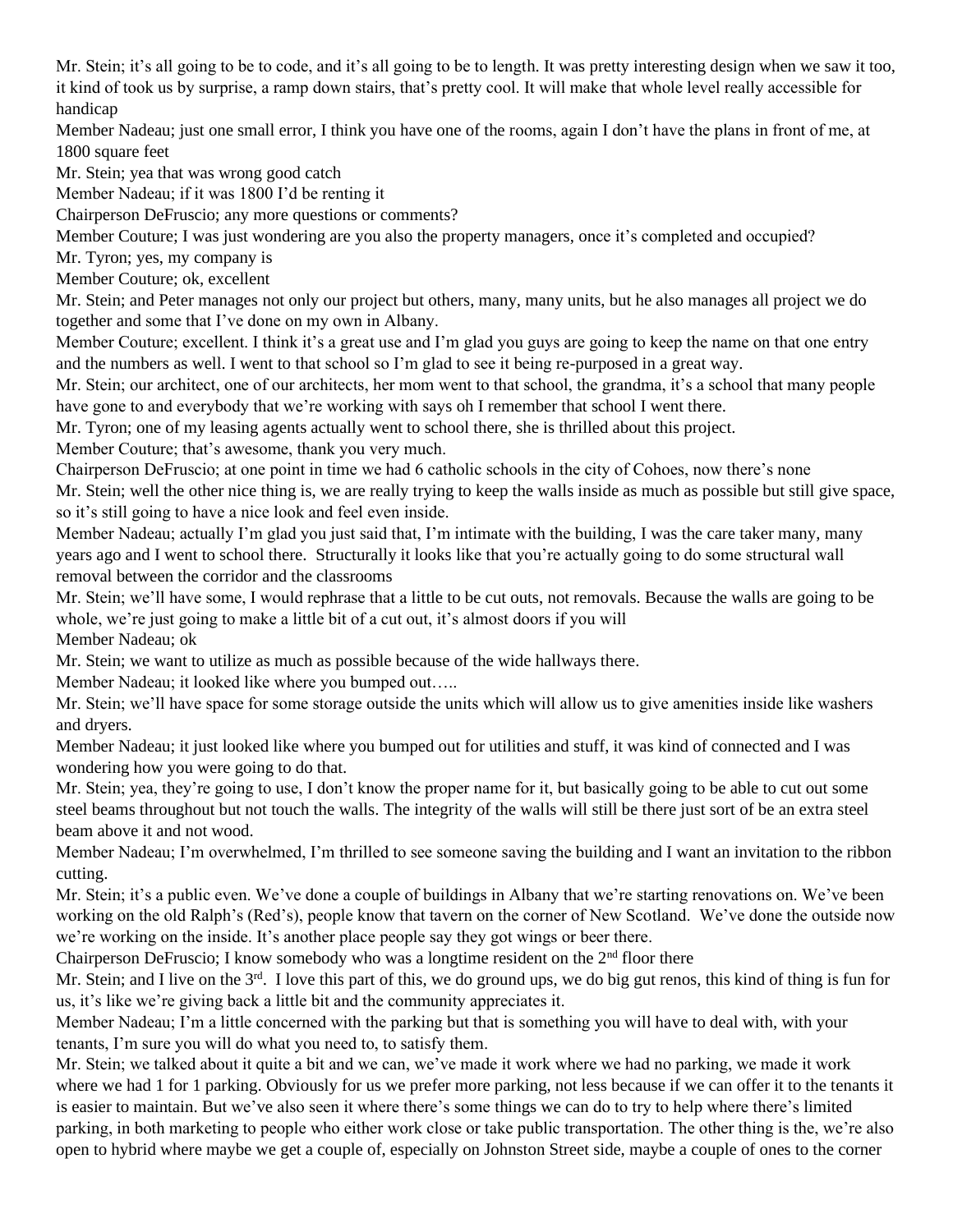and you go around the other corner you take a few of the other ones that don't affect the DEC and make them angled because it's a 2 way street, away from the other side of parking maybe it won't affect, we'd actually add instead of subtract from that one and keep maybe 5 spots, 6 spots or 7 and only lose maybe 2 and then there's a plus 5 this time not really affecting the other sides. We're open to brainstorming, we're excited to move forward.

Chairperson DeFrusio; and I would ask that you work with Joe Seman-Graves and our city engineers to come up with something that works for all of us.

Mr. Stein; again this is our first project in, and this is not, believe it or not, but in the last 2 weeks we had, we're looking at 3 more in Cohoes. So we're looking to do more projects here and I don't know how it works in Albany or rather how it works here, but in Albany sometimes you can do conditional so, conditional parking based upon approval of Joe and the parking authority or parking department. We're really open to that too because that helps us get started on some of the internal stuff and we know we can't get approval until we have that condition met and everybody's happy. Chairperson DeFruscio; I think we're ok with saying that it's a good plan, we like that you're doing it, the only thing that we pointed out that I think that is an issue is your parking. I think if you work on that a little more where the plan is going to come together and I know that you have 8 zoning variances you need to get. And there was, Joe there was one, I was going to open it up for public comment just so you can read that one comment to them because I'm not sure they heard it. Joe Seman-Graves; read the one comment that was sent in. I will also say to the planning board there's 2 things that I think we're looking for at this meeting. It seems everyone is happy with the proposal so I think if there's any comments regarding the amount of parking, now is the time to really share that. And then 2, we would be looking for a recommendation to the zoning board of appeals. There are a good number of variances, but I'd say only one of them has to do with the applicants current proposal, the rest are based on the existing condition of the building and it being nonconforming for uses of the district now. So those are the 2 things that I think would be very helpful in this meeting to come away with.

Chairperson DeFruscio; so let's close the public comment period at this point in time

Member Couture; in regards to parking, they did mention the bike racks, so that would offset at least a couple of the spaces correct?

Joe Seman-Graves; yea and I think when we're looking at this, I mean they have proposed one for one, so they, this is their proposal and it's feasible. I think there's something to be said that the city has asked them to go away from this proposal and then that would be up to the planning board on the determination on the number of suitable spots, if there's any waiver requirements. They are able to carry this proposal out, we just had a couple of reasons to ask for it to be changed, ultimately the traffic engineer and I asked them to just go back to the existing curb line and propose it as is. If the planning board sees a need for more spots we can definitely work with that and try to incorporate more, but now would be the time to say something and not next month

Member Nadeau; for clarification if I understood you, so are we, is it this plan you're showing here that we're going to be approving or is it the other plan?

Joe Seman-Graves; this is what myself, Garry Nathan and Paul Johnson had asked them to provide after this one was already submitted (shown on screen).

Chairperson DeFruscio; so the plan that they submitted provided for 16 parking spaces, the city is asking them to change that to or reduce it to make sure to handle other traffic issue so in, from my perspective I would be favorable with giving them a waiver on the parking based on use doing these for safety issue and environmental conservation issues.

Joe Seman-Graves; and if the board wants to give a few extra spots, we can certainly work with the applicants to put some additional ones in, as Mr. Stein was saying possibly a hybrid of the 2 plans, however this was what we had asked them to propose to the board as compared to this, which would have met the requirements

Member Nadeau; ok

Joe Seman-Graves; does that make sense Joe?

Member Nadeau; yes and I'd be more in favor as to what the city has requested than the diagonal parking.

Chairperson DeFruscio; right, so to summarize and anybody can correct me, the planning board is favorable to the parking proposed per the city's request but if you would spend a little more time with the city looking at other options to see if you can come up with one or two more parking spots that would be helpful. But if it comes down to approving this proposal we would be, as far as I'm concerned I believe the planning board would be in favor of that

Member Nadeau; yes I would, I agree with what you said

Joe Seman-Graves; and with that I can work with the applicants in the next couple of weeks here to see if we can squeeze a couple of more in